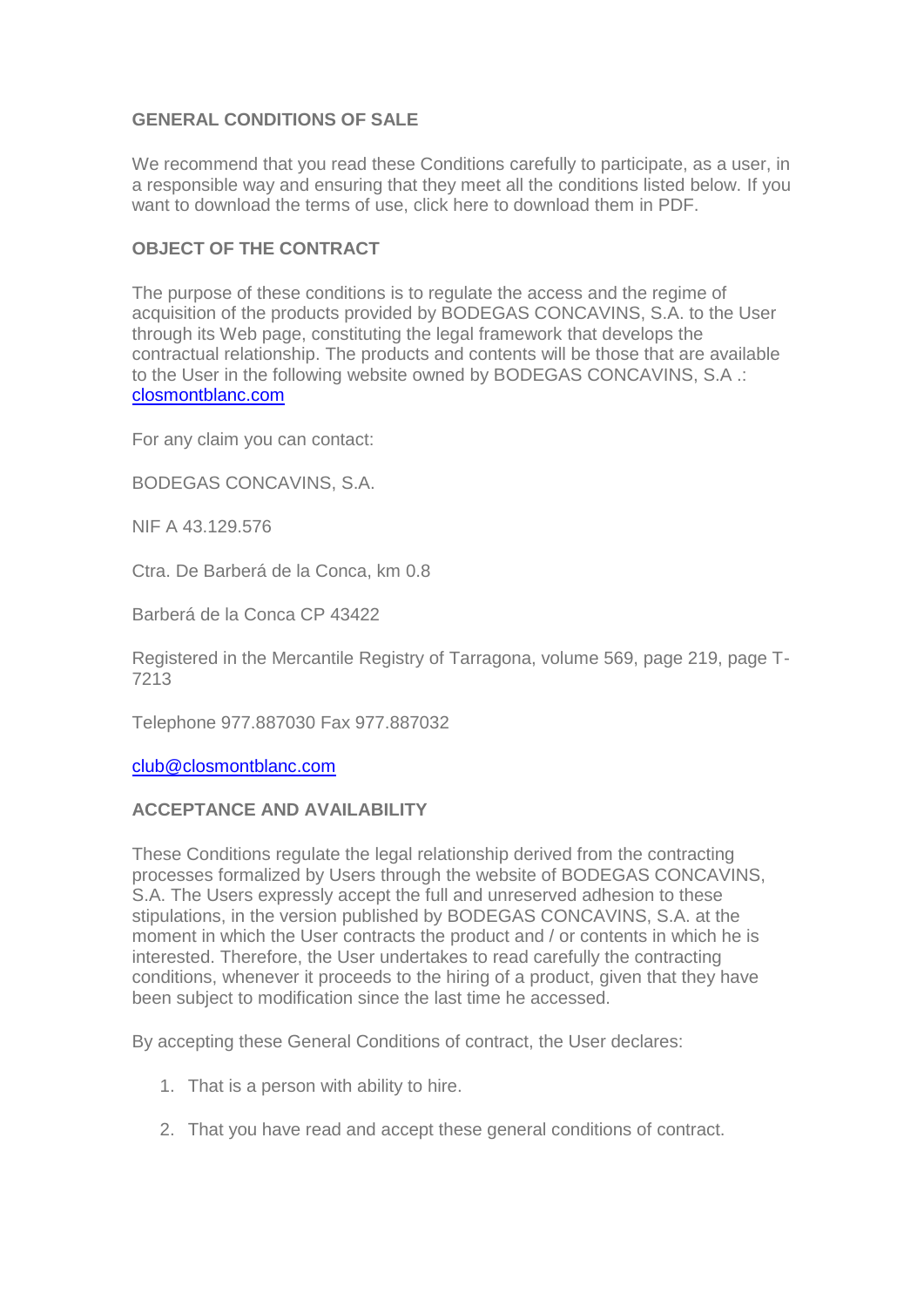The User will always have access, and in any case, prior to the start of the contracting process for products, to the contracting conditions, and may be stored and / or reproduced in a durable medium.

### **PERSONAL DATA PROTECTION**

The access of Users to the portal and the participation in the sale of the products offered through the website may involve the processing of personal data. For BODEGAS CONCAVINS, S.A. Compliance with regulations on the protection of personal data and services of the information society and electronic commerce is of great importance.

Therefore, by virtue of the regulation of personal data protection in force and Law 34/2002 of July 31 of Services of the Information Society and Electronic Commerce, the user accepts that the personal data provided at the time of its registration to BODEGAS CONCAVINS, SA with CIF A 43.129.576 and address at Ctra. De Barberá de la Conca, km 0.8 Barberá de la Conca CP 43422. (Tarragona)

If these data are provided in the forms of:

Contact form: Your data will be incorporated in the Contacts file, responsibility of the company, in order to manage your query. These data will not be transmitted to third parties, and will be preserved until your inquiry or request is resolved.

Clos Montblanc Club Form: Your data will be incorporated into the Marketing file responsibility of the company, in order to keep you informed of our services, offers and promotions. These data will not be transmitted to third parties, and will be preserved until you revoke the consent granted.

Purchase form: Your data will be incorporated into the Clients file, which is the responsibility of the company, in order to manage this purchase. These data will be communicated to the competent authorities in tax matters - if applicable - as well as to the courier company for the delivery of your order. In any case, they will be kept until the end of the responsibilities that may be derived for a maximum period of 5 years.

Registration form: Your data will be incorporated into the file of Registered Users responsible for the company, in order to manage the users registered on its website. This data will not be transmitted to third parties, and will be kept until you revoke the consent granted.

Also, BODEGAS CONCAVINS, S.A. undertakes to comply with its obligation of secrecy of personal data and its duty to treat them with confidentiality, and assumes, for these purposes, the measures of a technical, organizational and security nature necessary to avoid their alteration, loss, treatment or unauthorized access, in accordance with the provisions of the current regulations on the protection of personal data and other applicable legislation.

The user will be responsible for providing truthful and legal information in the registration form, reserving BODEGAS CONCAVINS, S.A. the right to exclude from the registered services any user who has provided false information, without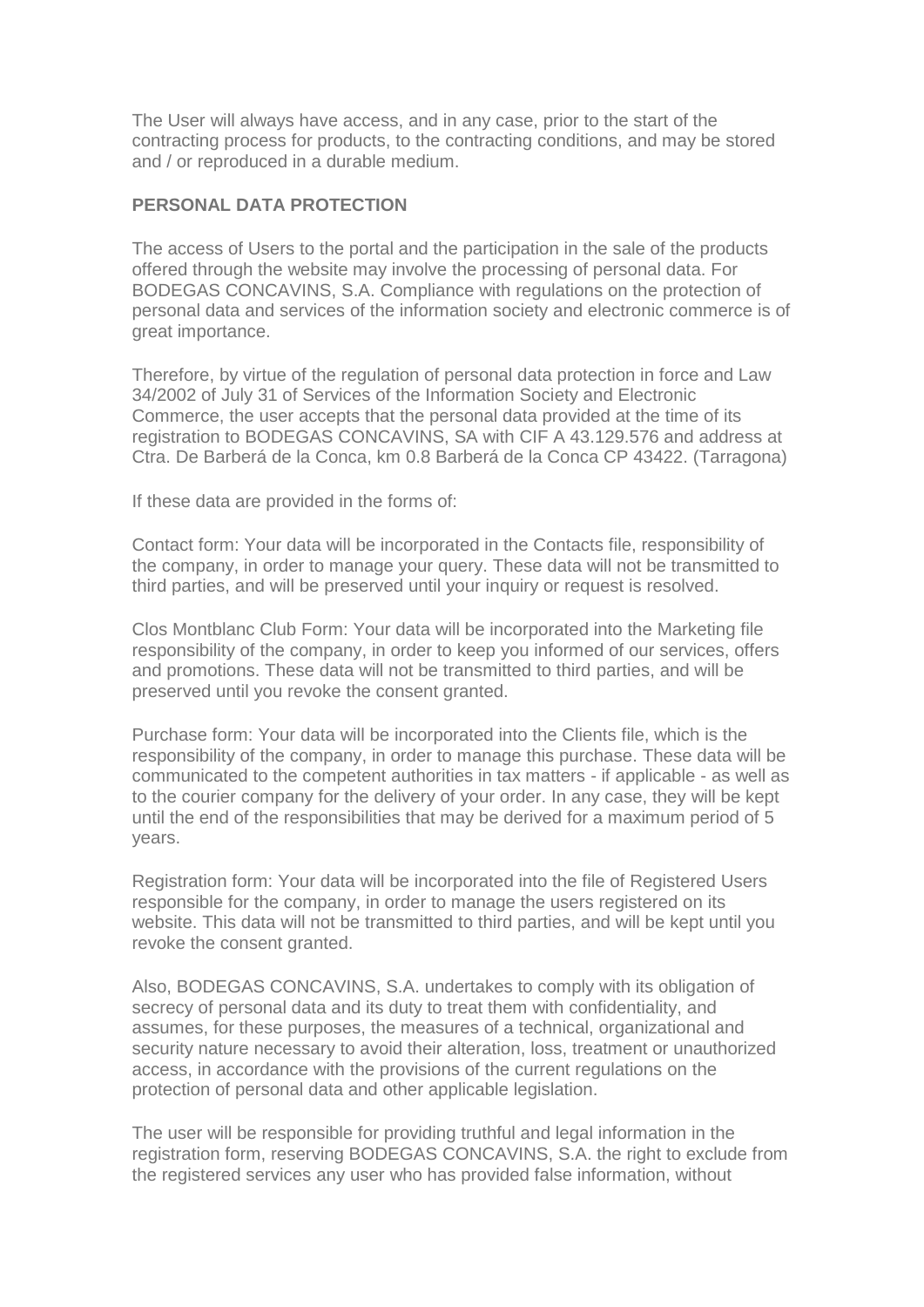prejudice to the other actions that may proceed in Law. In addition, the user agrees to inform BODEGAS CONCAVINS, S.A. of any change that occurs in your data in order that the entity can keep them updated as required by current regulations.

In the event that the registration implies the assignment to the user of a password, he promises to use it diligently and to keep it secret. Users are responsible for the confidentiality of passwords and other identifiers that BODEGAS CONCAVINS, S.A. provide them, and agree not to assign them or allow their use to third parties, either permanently or temporarily. It will be the responsibility of the user the illicit use of the services of this website by a third party by means of a password due to its non-diligent use or its loss by the user.

The user must communicate immediately to BODEGAS CONCAVINS, S.A. Any circumstance that may involve the improper use of passwords and other indicators, such as theft or loss. Until such communication is made, BODEGAS CONCAVINS, S.A. shall be exempt from any liability that may arise from the improper use by unauthorized third parties of such passwords.

Any registered user can at any time indicate the revocation of the given consent, as well as exercise the rights of access, rectification or deletion, the limitation of the treatment or oppose, as well as the right to the portability of the data, by sending email to **club@closmontbanc.com**, which will be answered by the identification of the user.

However, BODEGAS CONCAVINS, S.A. informs the user that they can unsubscribe from this type of communication by following the instructions that appear at the end of all our emails or by communicating it in writing to the email address [club@closmontblanc.com.](mailto:club@closmontblanc.com)

Also, if you consider it, you can file a claim with the Spanish Data Protection Agency.

# **MODIFICATION OF CONTRACTING CONDITIONS**

BODEGAS CONCAVINS, S.A. may modify these stipulations whenever there is sufficient cause or reason for it. It is understood that there is sufficient cause or reason for the modification, with an enunciative and non-limiting character, when the purpose is:

- 1. Expand the range or number of products that are made available to users or improve existing ones.
- 2. Modify, replace or update the prices of the products offered through the website.

The prices and rates applicable to the contracting by the User of the services will be those that appear on the Web page owned by BODEGAS CONCAVINS, SA: [closmontblanc.com,](https://closmontblanc.com/) at the moment in which the user accesses the specific service and proceeds to start the hiring process.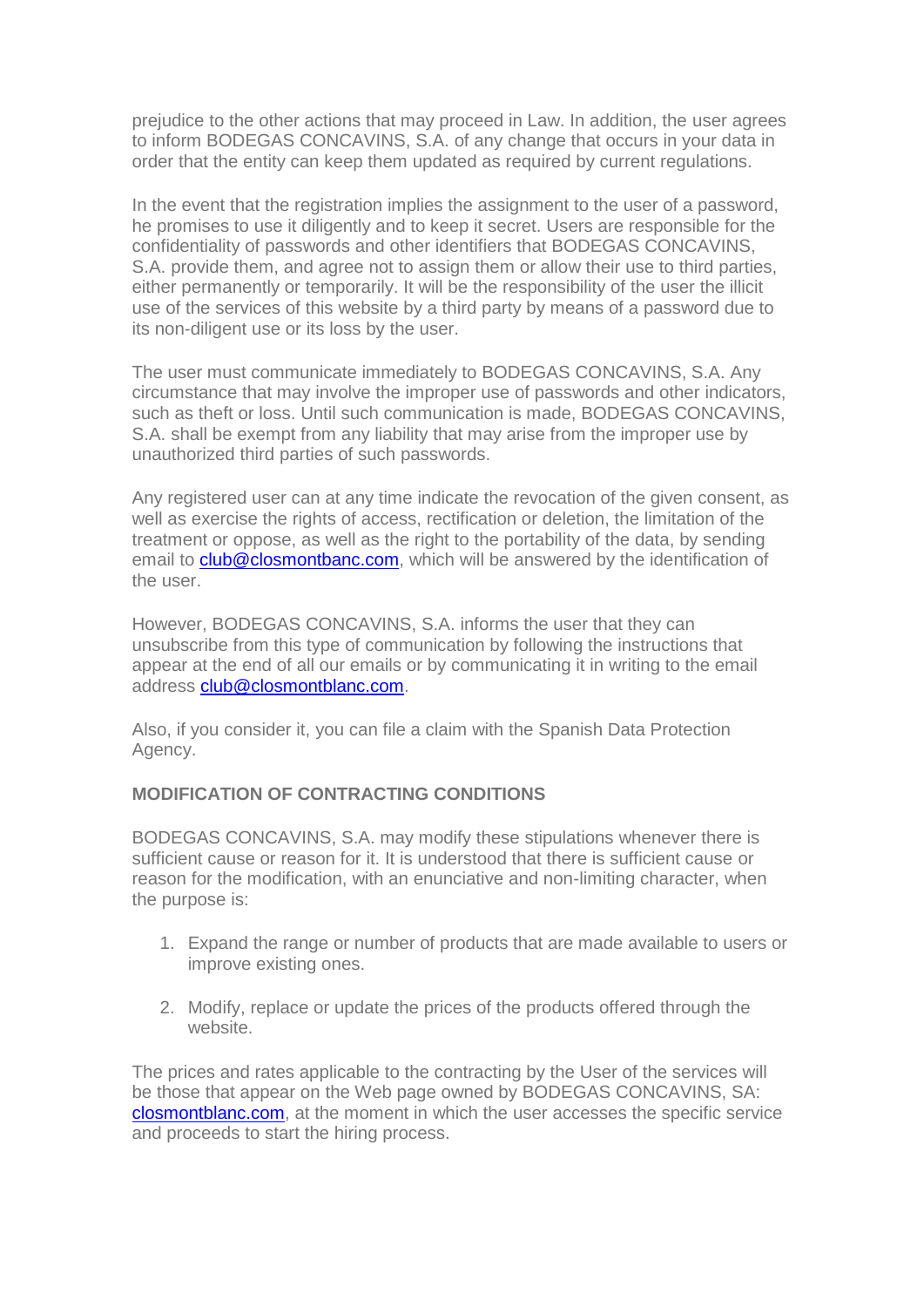BODEGAS CONCAVINS, S.A. reserves the right to modify the prices of the products published on the aforementioned website, when it deems convenient and making it visible on the website.

### **PRICE AND TAXES APPLIED**

The applicable prices are those that appear on the Web at the moment in which the customer places his order.

The price of the products that appear on the Web does not include the corresponding Value Added Tax (VAT) depending on the product.

### **CUSTOMERS**

Anyone who wants it and who is over 18 years of age with sufficient capacity to act can purchase products through this website.

Once the user has completed all the data he has provided, he declares that they are true, and that they correspond to his person, having accepted the privacy policy; and, specifically, in what is shown under the heading "Data protection" that is detailed in the legal notice and privacy policy, and where the treatment that will be carried out with the sole purpose of managing the business relationship is specified.

### REGISTERED / UNREGISTERED USER

Anyone who wishes and who is over 18 years of age with sufficient capacity to act can create their own account, entering all the data requested in the "Access my account" section.

The user with the completion of his data declares that all those provided are true, updated and correspond to the person of her.

Once the procedure is completed, the user will be able to access her personal area, where they will be able to view their order and purchase history, the details of transactions, as well as their personal data. At any time, the USER may make the modifications that he deems appropriate, as well as cancel the account.

In order to authenticate on this website, there will be a username and password that will be chosen by the user himself and that will allow him to access a personal area.

The password must be personal, secret and non-transferable, the transfer, not even temporary, to third parties being allowed or recommended. Therefore, the user agrees to make diligent use and to keep it secret, assuming all responsibility for the consequences of its disclosure to third parties by allowing or not taking the necessary care to prevent third parties from having knowledge of it.

In the event that the user knows or suspects the use of their password by third parties, they must modify it immediately in their personal area of the web or immediately notify BODEGAS CONCAVINS so that it may proceed to modify it.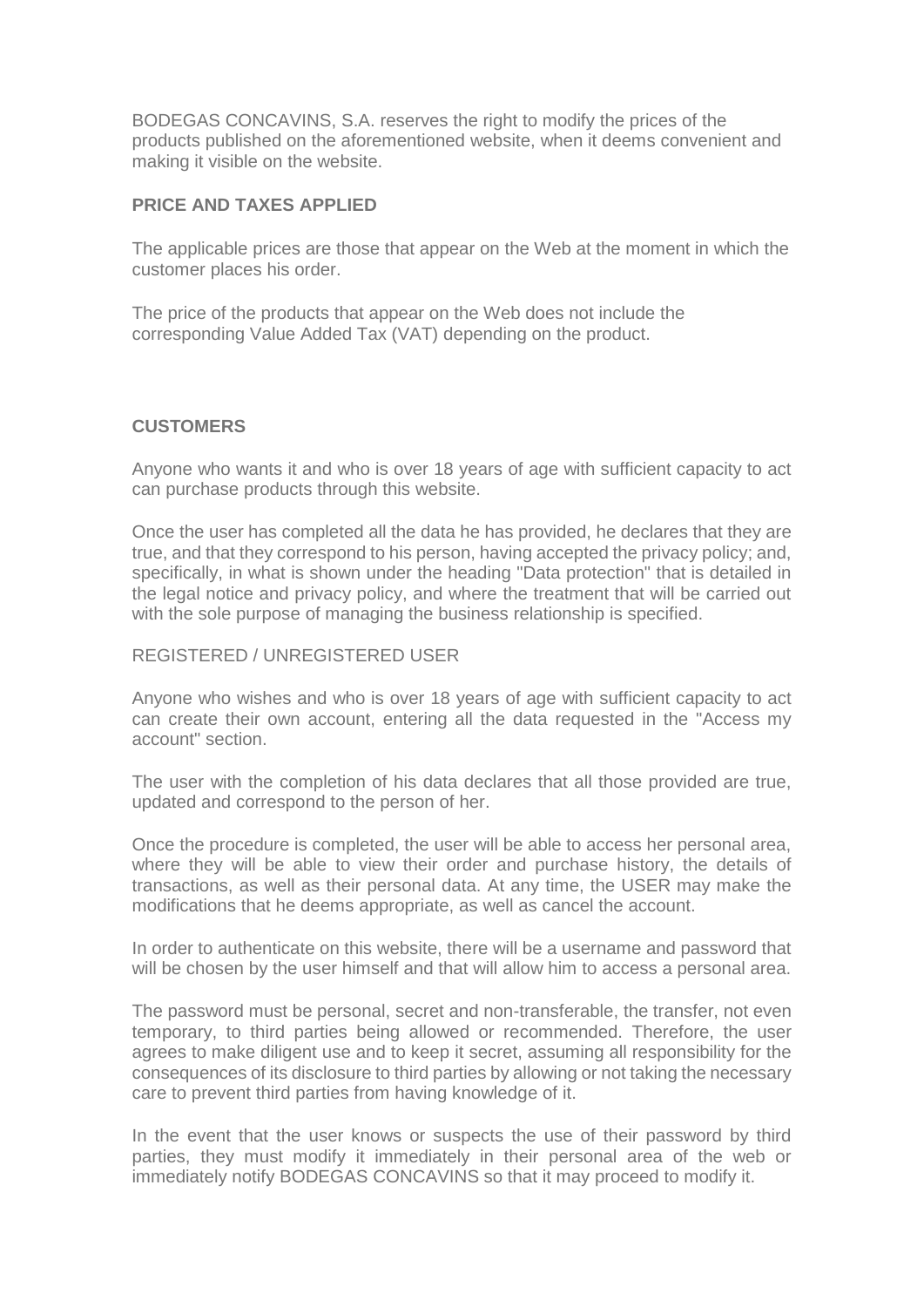#### Unregistered user

In order to make purchases, it is not necessary for you to be registered as a registered user if you do not wish to; Instead, you just have to fill out the online order form, accepting the treatment of these in accordance with the data protection regulations and in the terms detailed in the legal notice and privacy policy.

In this case, the user will not have their own account where they can access and review their purchases, promotions…. Being only the data provided to be able to make the requested purchase

# **SHIPPING WAY**

1. a) Delivery area

Bodegas Concavins, S.A. will make the delivery through a courier service within a maximum period of 7 calendar days in the Peninsula and the Balearic Islands from the acceptance of payment by the corresponding bank. Orders that are destined for the Canary Islands, Ceuta and Melilla will receive the order within a maximum period of fifteen days, all of them counting from the acceptance of payment by the Bank. The package merchandise will be delivered at the address indicated by the customer.

Badegas Concavins, S.A. guarantees the delivery in the periods and areas indicated above of all the products that we have in stock for all the orders that are received in our offices before 5:00 p.m., once the payment is authorized. Orders received on Saturday, Sunday or holidays will be considered received on the first working day after it.

1. b) Shipping costs

The shipping cost of the orders will be calculated according to the weight and destination, being broken down for the previous acceptance of the client.

# **PAYMENT METHODS**

1. a) VISA Card

The website will redirect you to a payment platform, which works using the highest security measures available in the sector through a secure server using SSL protocol. There will be an automatic charge on your card, at the time you process your order. This operation will be carried out through a secure server, guaranteeing the confidentiality of the data provided by the customer through encryption, avoiding communication to third parties outside the legal relationship, in accordance with the provisions of the Personal Data Protection regulations.

The company may request the customer additional information to verify that the purchase has been made by the cardholder.

1. b) Bank transfer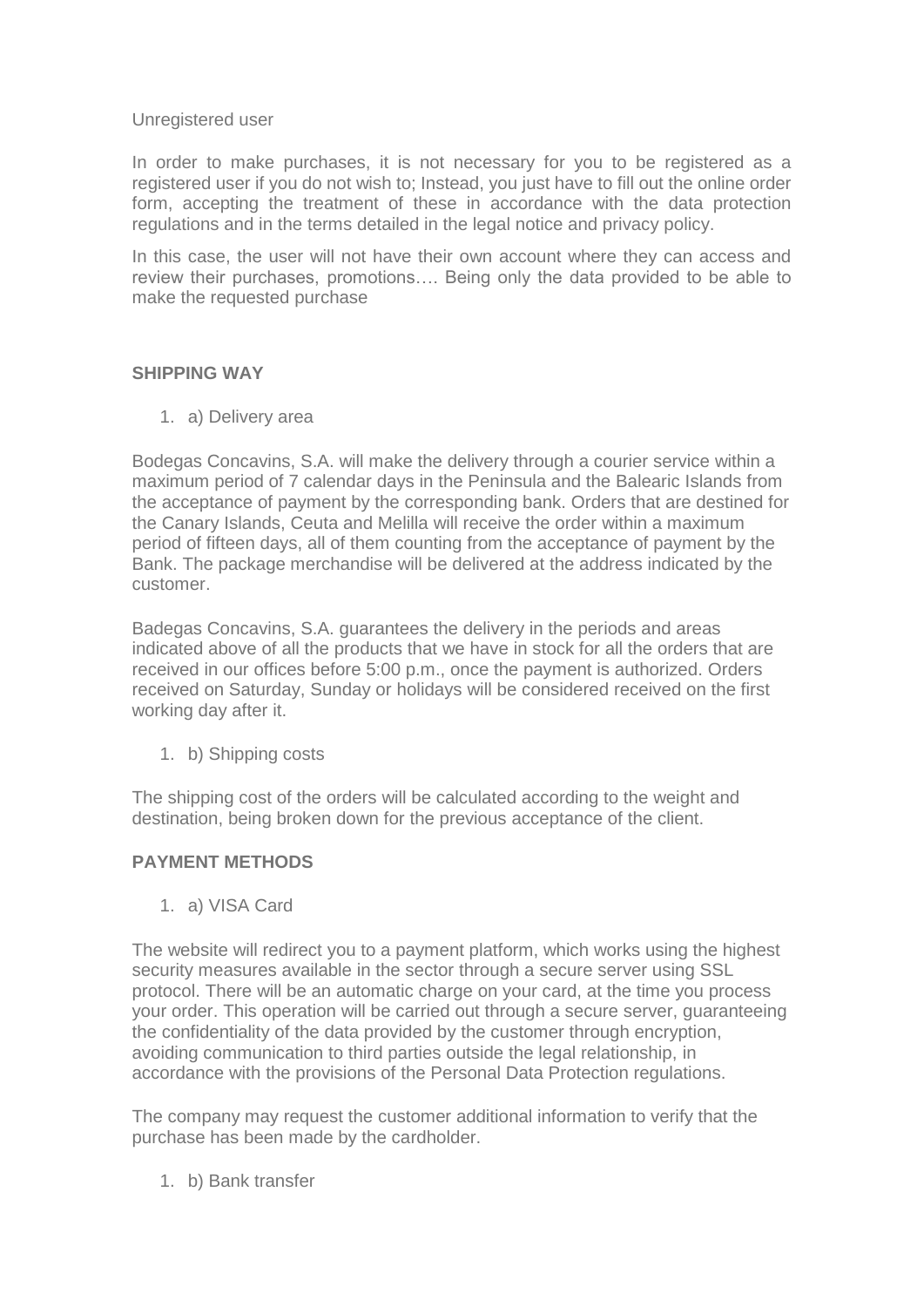### **TERMS OF SALE**

The prices and texts published on the website **closmontblanc.com** are subject to variations without prior notice, including technical specifications. It is the customer's obligation to check the merchandise delivered to him.

In case of changes by default of the product BODEGAS CONCAVINS, S.A. You will withdraw this product and exchange it for another one in perfect condition or refund the amount.

BODEGAS CONCAVINS, S.A. will also assume the cost of shipping the new product.

The risk of loss or damage to the goods is transmitted to the customer from the moment of delivery to the customer's home.

BODEGAS CONCAVINS, S.A. is not responsible under any circumstances for the damages caused by the misuse of the goods.

The User will be guided in the procedure that must be followed for the conclusion of the contract, as well as for the identification and correction of the data that has been provided for the conclusion of the contract through the forms created for that purpose.

BODEGAS CONCAVINS, S.A. will file the electronic document in which each contract is formalized. Likewise, the User accepts these General Conditions of Sale, which will remain accessible from the Web page.

The contract is formalized in the Spanish language, in accordance with these **Conditions** 

The offers will have the validity that is specified in each case on the Web page. In the event that stocks are exhausted before the end date of the offer, a product of quality and equivalent price may be supplied, in agreement with the User.

The User may consult the essential characteristics of each product through its description on the Web page.

#### **RIGHT OF WITHDRAWAL**

In accordance with the rules of defense of consumers and users, once the purchase is made, the user has 14 calendar days to exercise their right of withdrawal from the reception at the indicated address of the product purchased from BODEGAS CONCAVINS SA.

The user must contact the company through the following email [arco@closmontblanc.com,](mailto:arco@closmontblanc.com) claiming that he wants to exercise his right of withdrawal.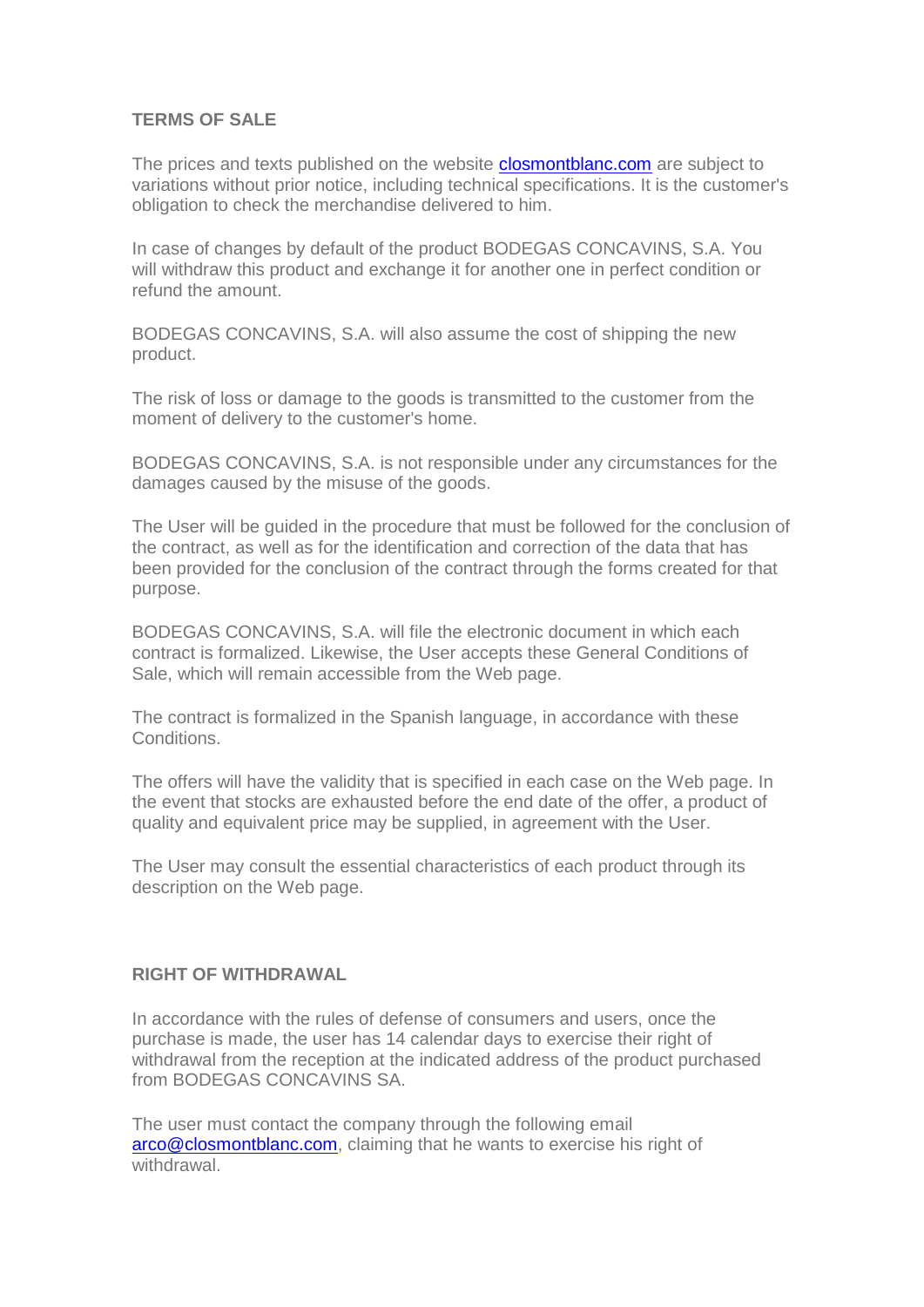For the attention of BODEGAS CONCAVINS SA I hereby inform you that I am withdrawing from our sales contract referenced below:

- Reference (order or invoice number):

- Order received on \_\_\_\_\_ / \_\_\_\_\_ / \_\_\_\_\_\_\_\_\_

- Name of the person exercising the right (consumer / s and user / s):

\_\_\_\_\_\_\_\_\_\_\_\_\_\_\_\_\_\_\_\_\_\_\_\_\_\_\_\_\_\_\_\_\_\_\_\_\_\_\_\_\_\_\_\_\_\_\_\_\_\_\_\_\_\_\_\_\_\_\_\_\_\_

\_\_\_\_\_\_\_\_\_\_\_\_\_\_\_\_\_\_\_\_\_\_\_\_\_\_\_\_\_\_\_\_\_\_\_\_\_\_\_\_\_\_\_\_\_\_\_\_\_\_\_\_\_\_\_\_\_\_\_\_ \_\_\_\_\_\_\_\_\_\_\_\_\_\_\_\_\_\_\_\_\_\_\_\_\_\_\_\_\_\_\_\_\_\_\_\_\_\_\_\_\_\_\_\_\_\_\_\_\_\_\_\_\_\_\_\_\_\_\_\_\_\_

- Address of the person exercising the right:

- Email of the person exercising the right:  $\frac{1}{2}$   $\frac{1}{2}$   $\frac{1}{2}$   $\frac{1}{2}$   $\frac{1}{2}$   $\frac{1}{2}$   $\frac{1}{2}$   $\frac{1}{2}$   $\frac{1}{2}$   $\frac{1}{2}$   $\frac{1}{2}$   $\frac{1}{2}$   $\frac{1}{2}$   $\frac{1}{2}$   $\frac{1}{2}$   $\frac{1}{2}$   $\frac{1}{2}$   $\frac{1}{2$ 

(mandatory if sent electronically)

- Date: \_\_\_\_\_/\_\_\_\_\_/\_\_\_\_\_\_\_\_\_

- Signature of the consumer and user or consumers and users

(only if this form is submitted on paper)

Once this period has expired, BODEGAS CONCAVINS SA does not accept refunds for withdrawal of the services purchased.

#### CONFLICT RESOLUTION

It is reported that BODEGAS CONCAVINS SA) does not adhere to any platform for the resolution of conflicts in matters of consumption or arbitration, being available to its users-clients in the customer service channels that appear on the Web.

But in accordance with Regulation 524/2013 of the European Parliament and of the Council, of May 21, 2013, on online dispute resolution in consumer matters, the existence of a European platform for conflict resolution is reported, which it may be used in the field of electronic commerce; You can obtain more information at: https://webgate.ec.europa.eu/odr/main/?event=main.home.show.

BODEGAS CONCAVINS SA will be in contact with the purpose of managing the return within a period not exceeding 48 working hours, agreeing with the user the methodology of return of the product and being in any case, the user who will bear the cost of return of the products purchased and the amount paid by BODEGAS CONCAVINS SA once the correct condition of the product has been verified.

Once this term has expired, BODEGAS CONCAVINS SA does not accept refunds for withdrawal in the services acquired.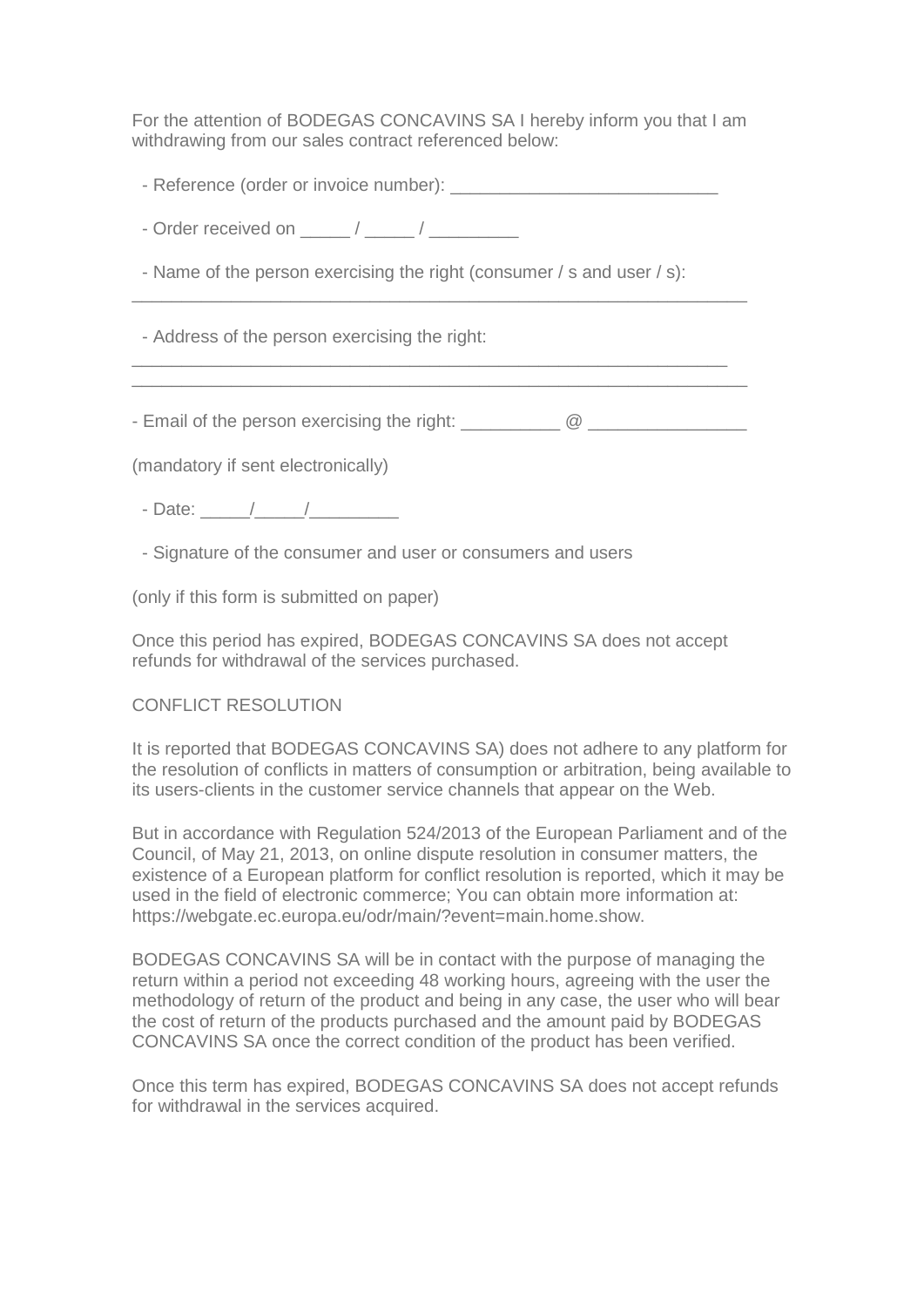# **RIGHTS AND OBLIGATIONS OF THE PARTIES**

1. a) Obligations of BODEGAS CONCAVINS, S.A .:

BODEGAS CONCAVINS, S.A. undertakes to comply with the following contractual obligations derived from the commercial relationship with the User as a result of the contracting of the services by the same:

- provide the User with the maximum guarantees, the service requested by him in accordance with the provisions of the contract conditions, without breaching the contractual good faith.

- expressly inform the User of the existence of these conditions prior to the start of the contracting procedure.

- inform the User prior to the contracting and in a concrete, clear, precise and unequivocal manner, of the specific characteristics of the services requested, such as the price of the same, the taxes that are applicable and the transportation costs .

- Make available to the User a copy of the text of the general conditions.

1. b) Obligations of the User:

For its part, the User agrees to:

- carry out the full compliance with the provisions of these conditions of the services provided by BODEGAS CONCAVINS, S.A.

- complete the registration forms prior to the start of the contracting procedure with accurate and current information.

- pay the price of the products purchased, without the presentation of a claim exempting you from this obligation.

1. c) Rights of the User:

All the information provided to the client will be binding for the offeror in the terms established by current legislation.

All Users have the right to the goods they acquire are of the category and legal requirements contracted or of that quality that is directly proportional to the category of the establishment.

#### **TERMS OF USE**

The User undertakes and guarantees to make use of the website in accordance with the provisions set forth in the general conditions of contract, the provisions of the applicable regulations, as well as those relating to morality and good customs.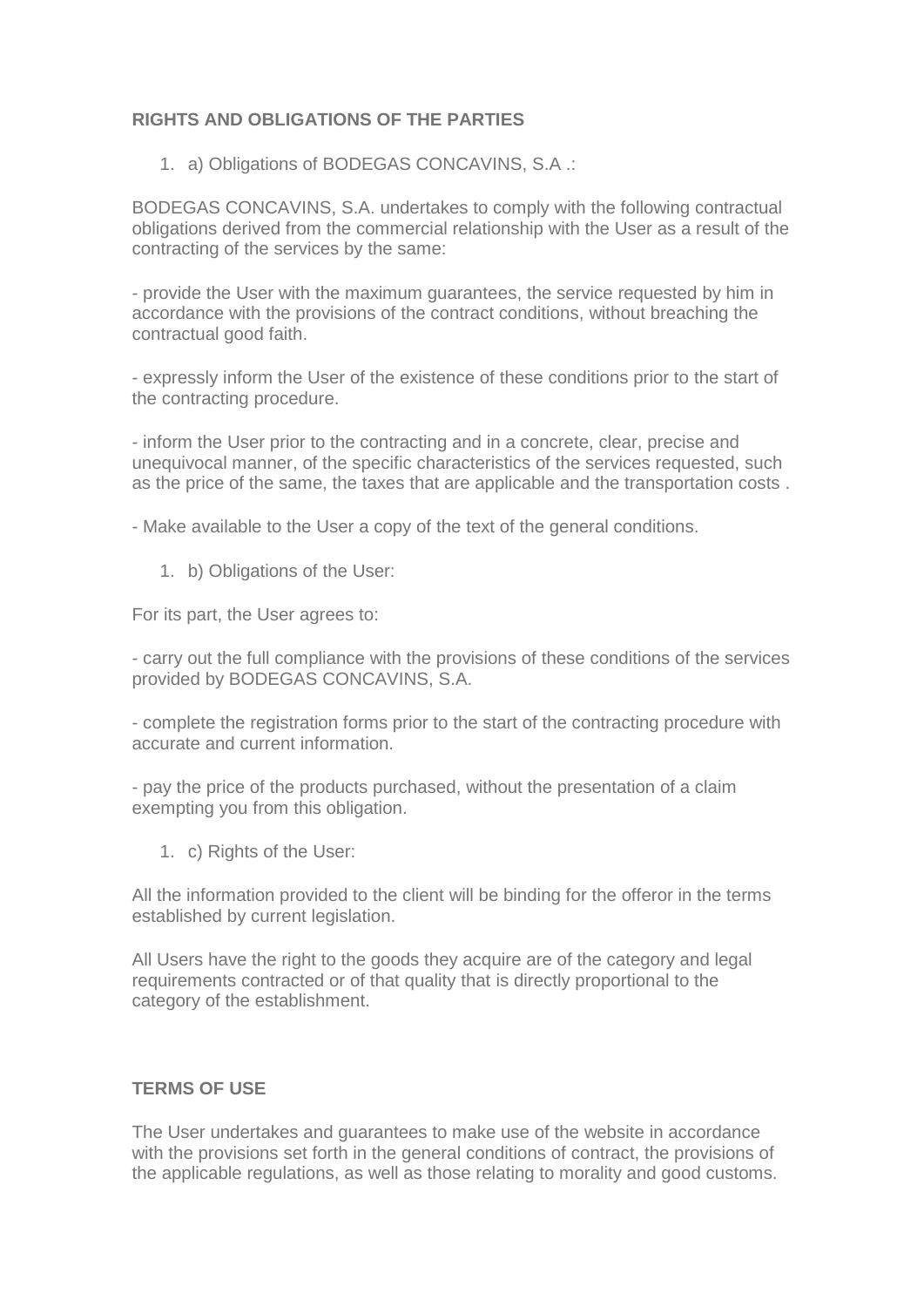By accepting these provisions, the user agrees to use this website and the products made available in it, in the manner and in the manner established therein, being obliged not to use this web and its products for illicit purposes and / or contrary to the purposes established in this legal notice, which may be harmful to rights and / or interests of third parties or that in any way may damage this website or prevent its proper functioning or the products that are offered or offered in the future.

Likewise, the User will refrain from obtaining the contents provided on the website through unlawful, fraudulent means, theft or plagiarism, in accordance with the provisions of the Criminal Code and the applicable regulations.

BODEGAS CONCAVINS, S.A. reserves the right not to grant access to the website, without prior notice, to any User that contravenes the provisions of these general contracting conditions.

For its part, the User undertakes not to make illicit use of the contents of the website, or that may be detrimental to BODEGAS CONCAVINS, S.A. Therefore, the User will abstain on a non-restrictive basis, to modify, copy, distribute, publish, assign and / or sell any information or appearance concerning the web owned by BODEGAS CONCAVINS, S.A.

1. a) Safe environment

BODEGAS CONCAVINS, S.A., through the website, uses state-of-the-art technology to guarantee the protection of information. BODEGAS CONCAVINS, S.A. guarantees that the contracting of the products takes place in a secure environment.

1. b) Hyperlinks

BODEGAS CONCAVINS, S.A. is not responsible for the web pages linked to it, so it is not responsible for its contents. The risks derived from the consultation of such web pages correspond exclusively to the users, who must be governed by the terms, conditions and legal notices thereof, of which BODEGAS CONCAVINS, S.A. DOES NOT BE RESPONSIBLE.

1. c) Intellectual and industrial property

BODEGAS CONCAVINS, S.A. It owns the rights of Intellectual and Industrial Property of the elements that make up the web design, such as the brand, trade name or distinctive sign. In particular and not limited to, are protected by copyright, logos, color combinations, selection and form of presentation, texts, images, graphics, as well as any other content of the website owned by BODEGAS CONCAVINS, SA

The User agrees to respect the intellectual and industrial property rights of the website; Therefore, the User will refrain from copying, reproducing, distributing, making available or publicly communicating the content of the website, without the express written authorization of BODEGAS CONCAVINS, S.A.

1. d) Limitation of liability